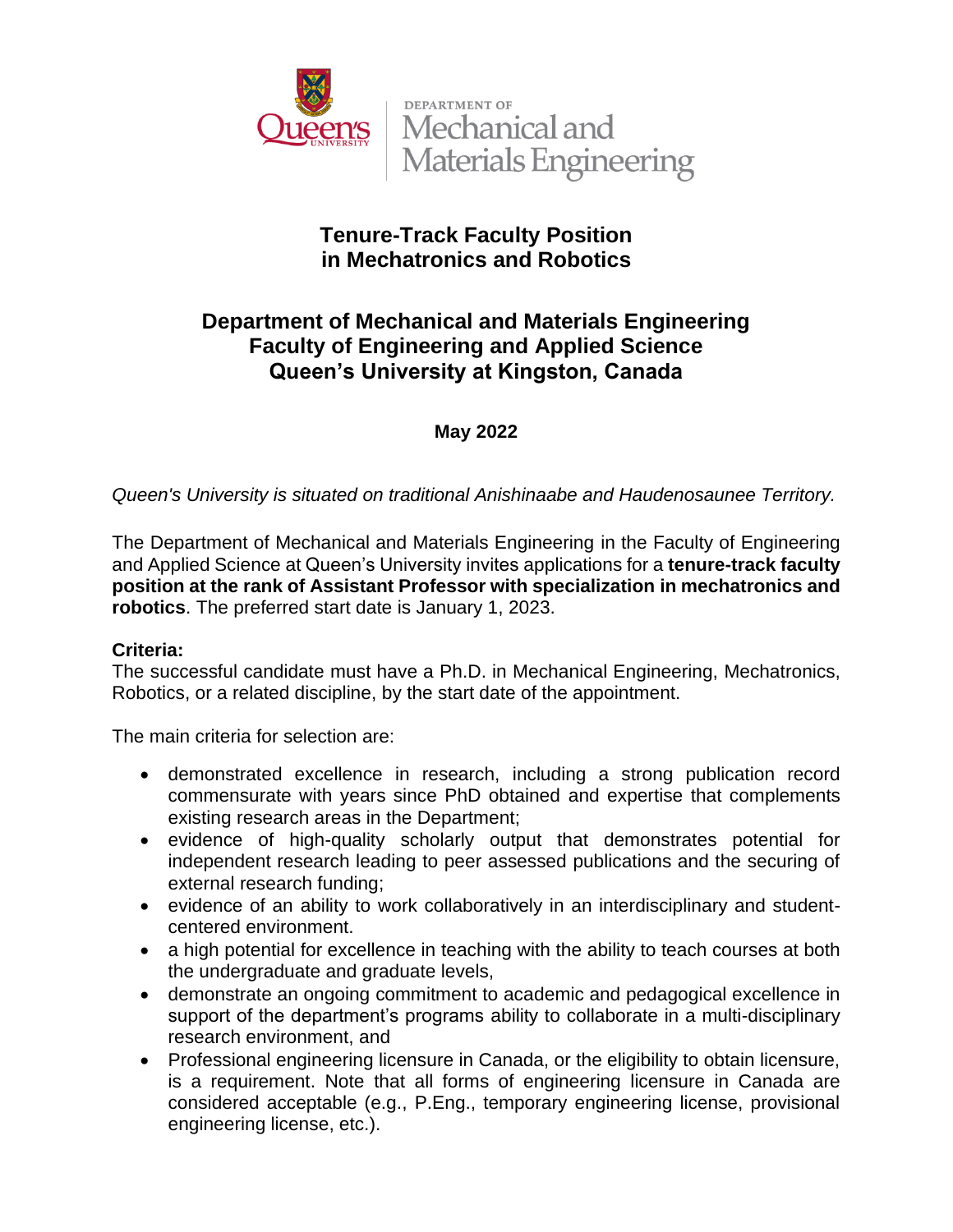The successful candidate will be required to make contributions through service to the department, the Faculty, the University, and/or the broader community. Salary will be commensurate with qualifications and experience.

#### **Your Career with Queen's Engineering**

Queen's University is one of Canada's leading research-intensive universities. We are focused on being the quality leader in Canadian higher education and are dedicated to promoting research and scholarship of national and international distinction. The Department of Mechanical and Materials Engineering is comprised of approximately 30 faculty members, 600 undergraduate students and 150 graduate students. Research in the Department is supported by four research chairs: a Tier 1 CRC in Computational Turbulence, a Tier 1 CRC in Mechanics of Materials, an NSERC Industrial Research Chair in Nuclear Materials, and a University Network of Excellence in Nuclear Engineering (UNENE) Research Chair in Corrosion Control and Materials Performance. The Department also boasts a number of world-class experimental research facilities, including the Optical Towing Tank for Energetics Research Laboratory [\(OTTER Lab\)](https://rivallab.com/facilities/) and the Reactor Materials Testing Laboratory [\(RMTL\)](https://rmtl.engineering.queensu.ca/). More details about the Department can be found at [me.queensu.ca.](https://me.queensu.ca/)

Among our top priorities in the Faculty of Engineering and Applied Science is providing opportunities for early career academics to develop exceptional research and teaching contributions while fostering an inclusive environment where all faculty can thrive. Support for faculty to develop strong research programs includes Special Research Grant opportunities, grant writing workshops and review services, and one-to-one mentorship from experienced colleagues. To promote on-going teaching success, there is support for course development and delivery provided by [the Queen's Centre for Teaching and](https://www.queensu.ca/ctl/home)  [Learning,](https://www.queensu.ca/ctl/home) the [Engineering Teaching and Learning Team,](https://engineering.queensu.ca/About/teaching-and-learning/team.html) the Department of Mechanical Engineering and the Faculty of Engineering and Applied Science. Queen's Engineering is also committed to promoting equity, diversity, and inclusivity in engineering, supported by the recent establishment of a [Chair for Women in Engineering](https://engineering.queensu.ca/women-in-engineering/), the new Engineering Strategic [Plan,](https://engineering.queensu.ca/About/strategic-plan/index.html) and [Engineering for Everyone.](https://engineering.queensu.ca/About/engineering-for-everyone/index.html) Visit [Inclusive Queen's](https://www.queensu.ca/inclusive/) for more information on equity, diversity and inclusion resources and initiatives

The University is situated on the traditional territories of the Haudenosaunee and Anishinaabe, in historic Kingston on the shores of Lake Ontario. Kingston's residents enjoy an outstanding quality of life with a wide range of cultural, recreational, and creative opportunities. Queen's historic campus is located in the heart of the vibrant Kingston community in the Thousand Islands region of South Eastern Ontario. Queen's is positioned centrally with respect to three major metropolitan areas: Toronto, Montreal, and Ottawa. Faculty and their dependents are eligible for an extensive benefits package including prescription drug coverage, vision care, dental care, long term disability insurance, life insurance and access to the Employee and Family Assistance Program. You will also participate in a pension plan. Tuition assistance is available for qualifying employees, their spouses and dependent children. Queen's values families and is pleased to provide a 'top up' to government parental leave benefits for eligible employees on maternity/parental leave. In addition, Queen's provides partial reimbursement for eligible daycare expenses for employees with dependent children in daycare. Details are set out in the Queen's-QUFA Collective Agreement. For more information on employee benefits, see [Queen's Human Resources.](http://www.queensu.ca/humanresources/)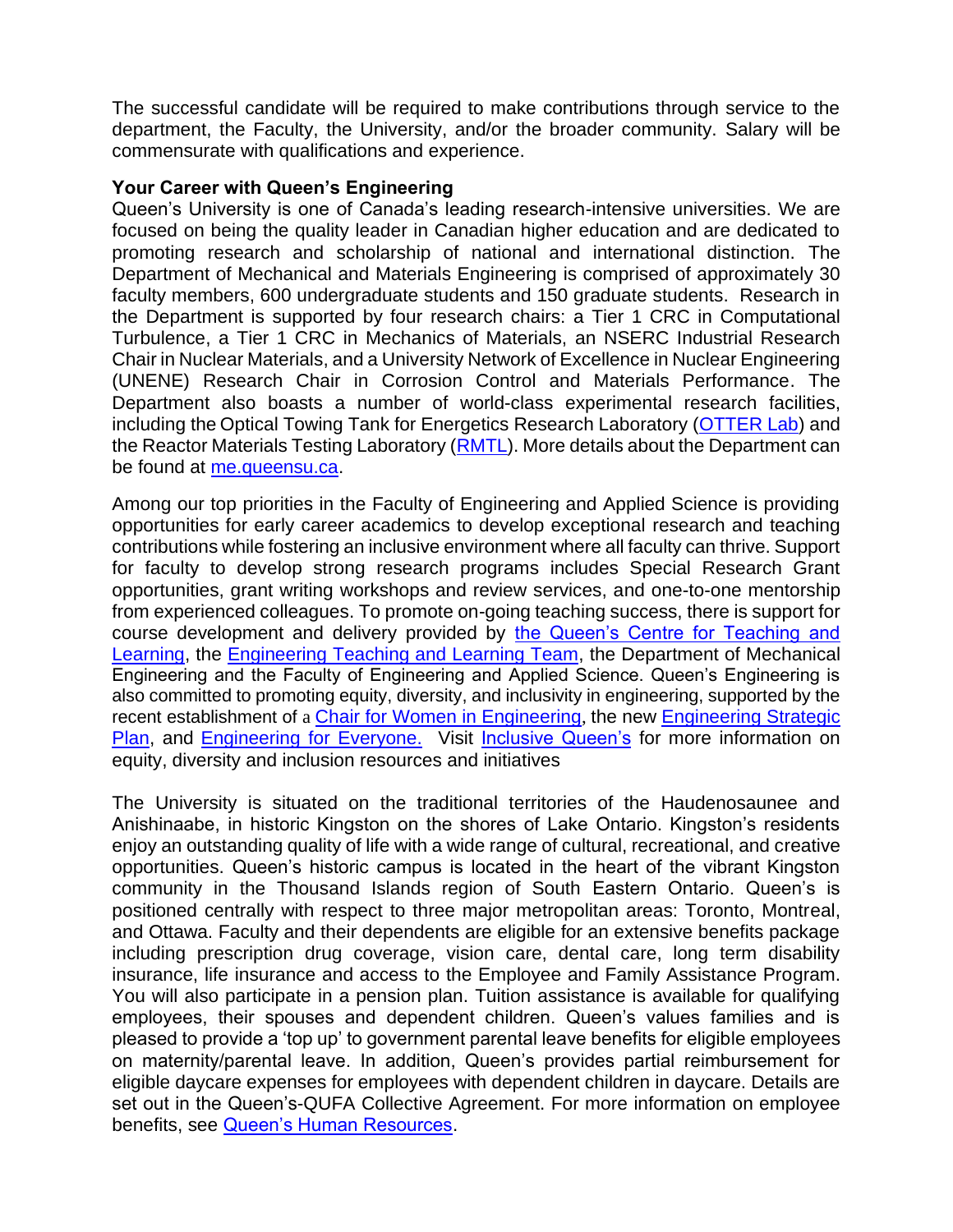Additional information about Queen's University can be found on the [Faculty Recruitment](http://www.queensu.ca/facultyrecruitment)  [and Support](http://www.queensu.ca/facultyrecruitment) website.

The University invites applications from all qualified individuals. Queen's is strongly committed to employment equity, diversity, and inclusion in the workplace and encourages applications from Black, racialized/visible minority and Indigenous/Aboriginal people, women, persons with disabilities, and 2SLGBTQ+ persons. All qualified candidates are encouraged to apply; however, in accordance with Canadian immigration requirements, Canadian citizens and permanent residents of Canada will be given priority.

To comply with federal laws, the University is obliged to gather statistical information as to how many applicants for each job vacancy are Canadian citizens / permanent residents of Canada. Applicants need not identify their country of origin or citizenship; however, all applications must include one of the following statements: "I am a Canadian citizen / permanent resident of Canada"; OR, "I am not a Canadian citizen / permanent resident of Canada". Applications that do not include this information will be deemed incomplete.

In addition, the impact of certain circumstances that may legitimately affect a nominee's record of research achievement will be given careful consideration when assessing the nominee's research productivity. Candidates are encouraged to provide any relevant information about their experience and/or career interruptions.

A complete application consists of:

- a cover letter (including one of the two statements regarding Canadian citizenship / permanent resident status specified in the previous paragraph);
- a current Curriculum Vitae (including a list of publications);
- a statement of research interests;
- a statement of teaching interests and experience (including teaching outlines and evaluations if available)
- a statement of commitment to  $-$  as well as ideas and any experience on how to  $$ ensure equity, diversity and inclusivity in scholarly activities for all underrepresented groups in the field of engineering; and,
- the names and contact information of three referees.

The deadline for applications is June 5, 2022. However, applications will continue to be received until the position has been filled. Applicants are encouraged to send all documents in their application packages electronically as PDFs to the Mechanical and Materials Engineering (MME) Administrative Assistant at [mmeadmin@queensu.ca,](mailto:mmeadmin@queensu.ca) although hard copy applications may be submitted to:

Dr. Keith Pilkey Professor and Head Department of Mechanical and Materials Engineering Room 201, McLaughlin Hall 130 Stuart Street Queen's University Kingston, Ontario CANADA K7L 3N6